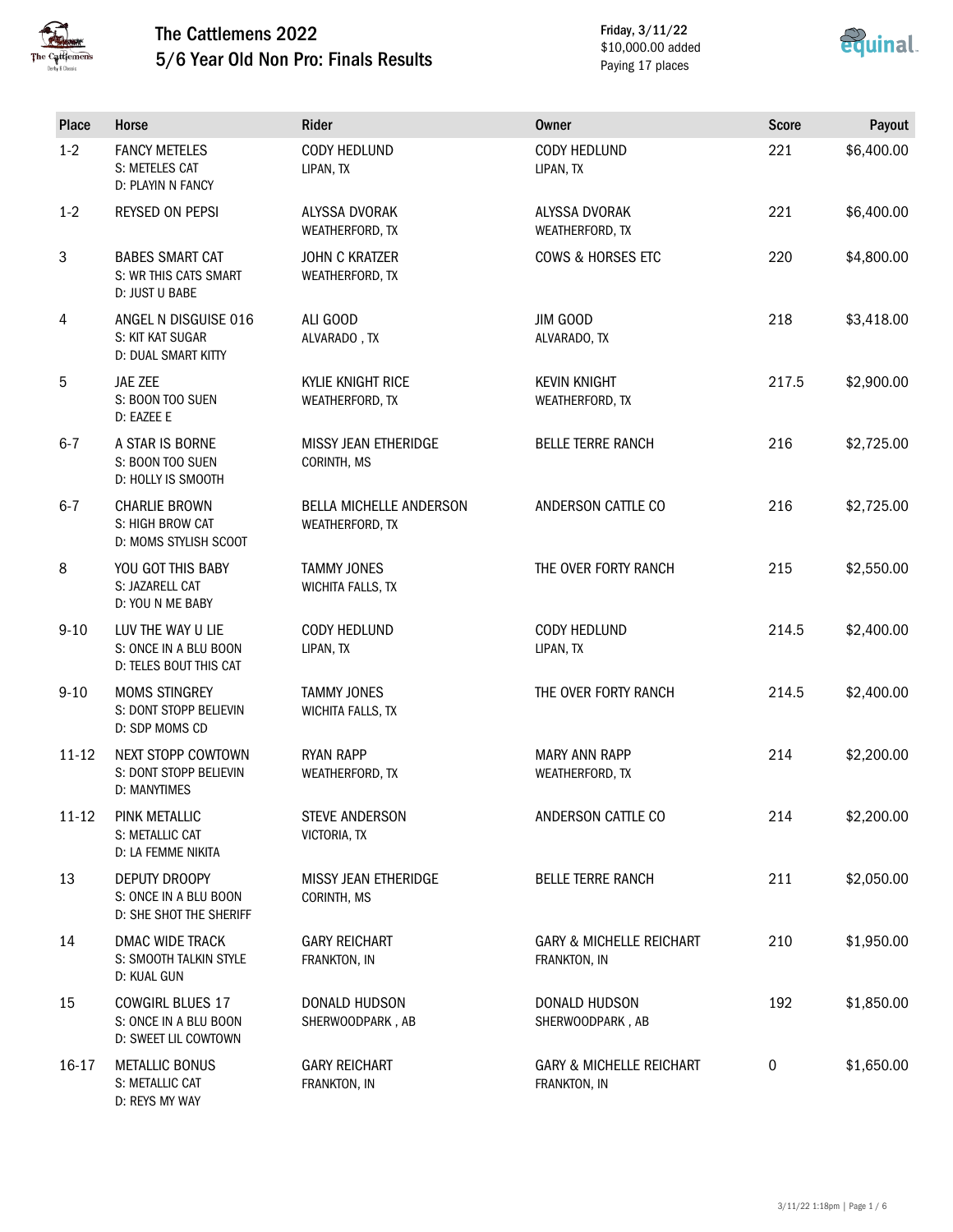

# The Cattlemens 2022 5/6 Year Old Non Pro: Finals Results

Friday, 3/11/22 \$10,000.00 added Paying 17 places



| <b>Place</b> | Horse                                                             | <b>Rider</b>                        | Owner                               | Score | Payout     |
|--------------|-------------------------------------------------------------------|-------------------------------------|-------------------------------------|-------|------------|
| 16-17        | <b>CHECK YER METAL</b><br>S: METALLIC CAT<br>D: CHECKERS LIVE OAK | STUART BOZEMAN<br><b>IDALOU. TX</b> | STUART BOZEMAN<br><b>IDALOU, TX</b> |       | \$1,650.00 |

Total Payout \$50,268.00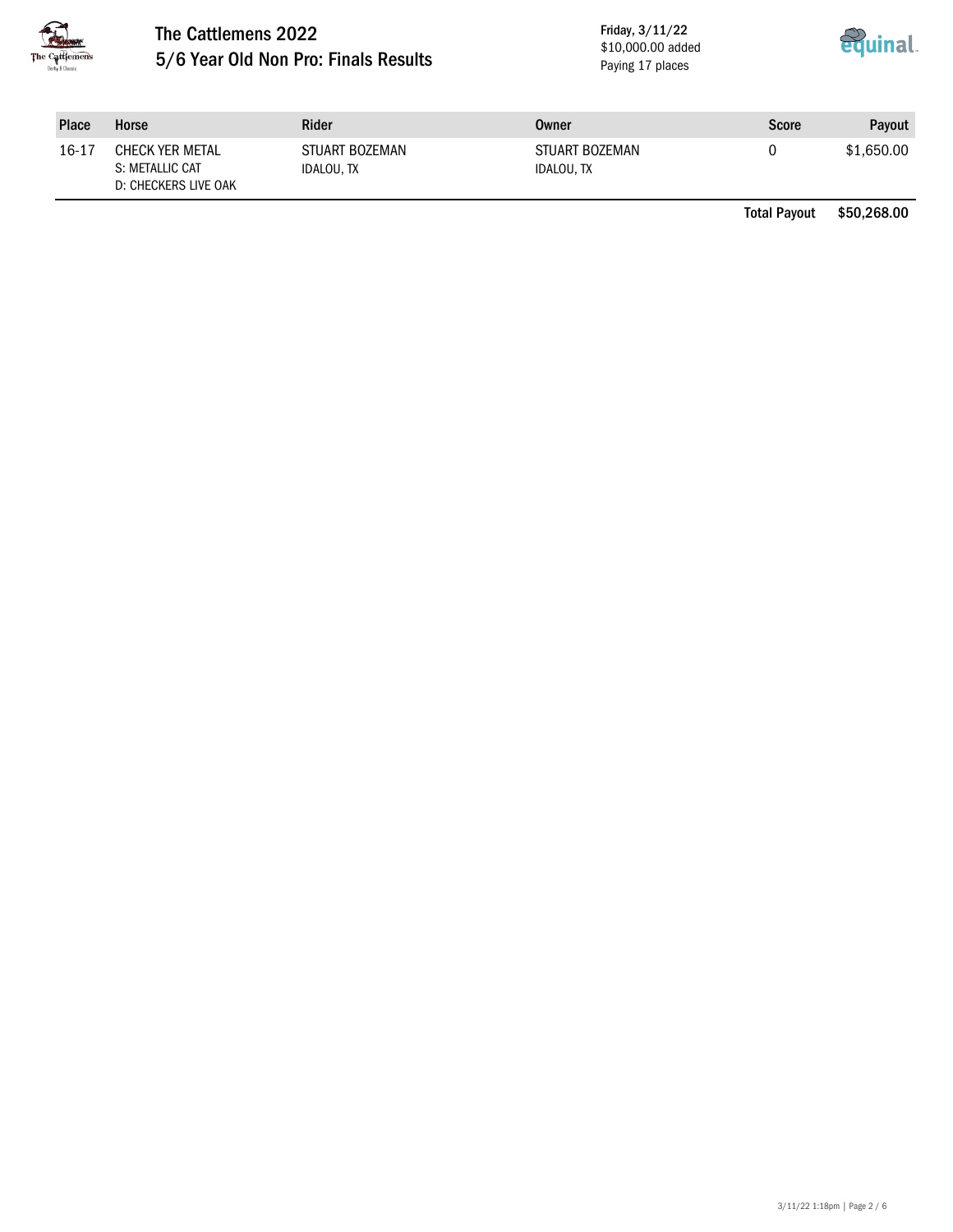

### The Cattlemens 2022 5/6 Year Old Non Pro: Finals: Gelding Results

Friday, 3/11/22 Paying 4 places



| <b>Place</b>  | Horse                                                             | <b>Rider</b>                         | Owner                                               | <b>Score</b> | Payout     |
|---------------|-------------------------------------------------------------------|--------------------------------------|-----------------------------------------------------|--------------|------------|
|               | JAE ZEE<br>S: BOON TOO SUEN<br>D: EAZEE E                         | KYLIE KNIGHT RICE<br>WEATHERFORD, TX | <b>KEVIN KNIGHT</b><br>WEATHERFORD, TX              | 217.5        | \$2,744.00 |
| $\mathcal{P}$ | NEXT STOPP COWTOWN<br>S: DONT STOPP BELIEVIN<br>D: MANYTIMES      | RYAN RAPP<br>WEATHERFORD, TX         | <b>MARY ANN RAPP</b><br>WEATHERFORD, TX             | 214          | \$2,058.00 |
| 3             | DEPUTY DROOPY<br>S: ONCE IN A BLU BOON<br>D: SHE SHOT THE SHERIFF | MISSY JEAN ETHERIDGE<br>CORINTH, MS  | <b>BELLE TERRE RANCH</b>                            | 211          | \$1,372.00 |
| 4             | DMAC WIDE TRACK<br>S: SMOOTH TALKIN STYLE<br>D: KUAL GUN          | <b>GARY REICHART</b><br>FRANKTON, IN | <b>GARY &amp; MICHELLE REICHART</b><br>FRANKTON, IN | 210          | \$686.00   |
| 5             | <b>METALLIC BONUS</b><br>S: METALLIC CAT<br>D: REYS MY WAY        | <b>GARY REICHART</b><br>FRANKTON, IN | <b>GARY &amp; MICHELLE REICHART</b><br>FRANKTON, IN | $\mathbf{0}$ | \$0.00     |

Total Payout \$6,860.00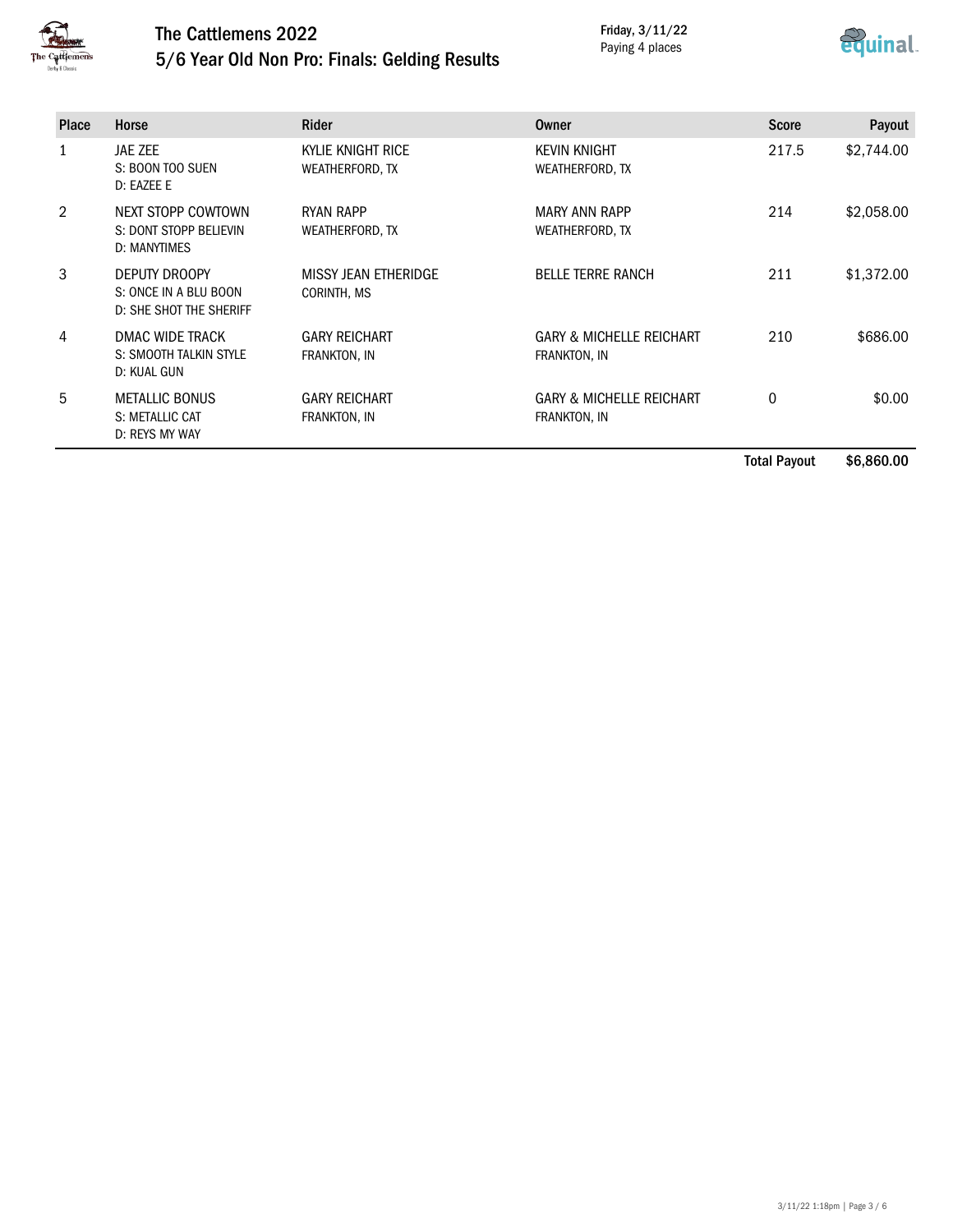

# The Cattlemens 2022 5/6 Year Old Non Pro: Finals: Chrome Cash Results

Friday, 3/11/22 Paying 3 places



| <b>Place</b> | Horse                                                      | Rider                                | Owner                                               | <b>Score</b> | Payout     |
|--------------|------------------------------------------------------------|--------------------------------------|-----------------------------------------------------|--------------|------------|
|              | A STAR IS BORNE<br>S: BOON TOO SUEN<br>D: HOLLY IS SMOOTH  | MISSY JEAN ETHERIDGE<br>CORINTH, MS  | <b>BELLE TERRE RANCH</b>                            | 216          | \$2,042.40 |
| 2            | DMAC WIDE TRACK<br>S: SMOOTH TALKIN STYLE<br>D: KUAL GUN   | <b>GARY REICHART</b><br>FRANKTON, IN | <b>GARY &amp; MICHELLE REICHART</b><br>FRANKTON, IN | 210          | \$1,293.60 |
| 3            | CHECK YER METAL<br>S: METALLIC CAT<br>D: CHECKERS LIVE OAK | STUART BOZEMAN<br><b>IDALOU, TX</b>  | STUART BOZEMAN<br>IDALOU, TX                        | 0            | \$784.00   |

Total Payout \$4,120.00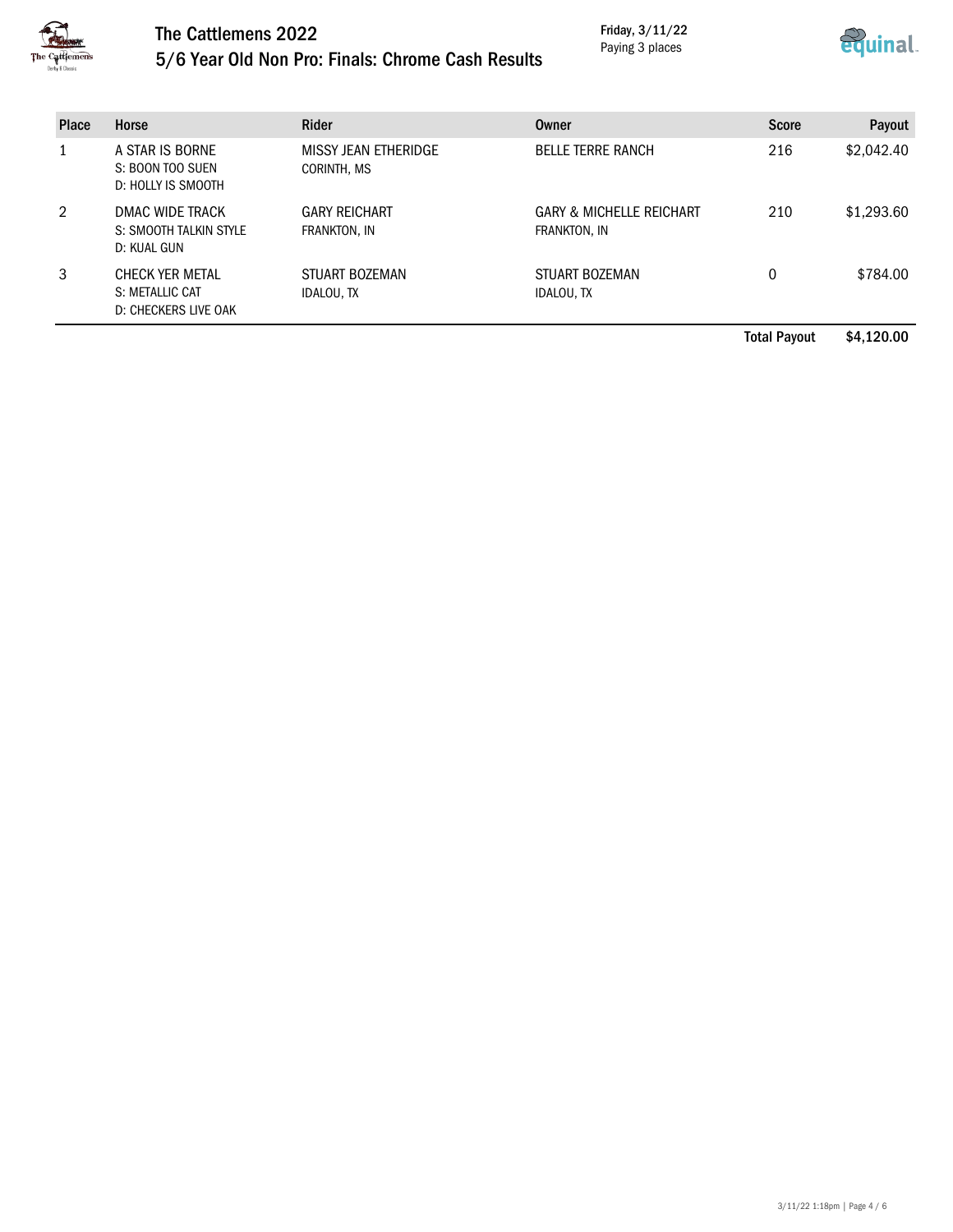

### The Cattlemens 2022 5/6 Year Old Non Pro: Finals: Senior Results

Friday, 3/11/22 Paying 2 places



| <b>Place</b> | Horse                                                      | <b>Rider</b>                         | <b>Owner</b>                                        | <b>Score</b>        | Payout     |
|--------------|------------------------------------------------------------|--------------------------------------|-----------------------------------------------------|---------------------|------------|
|              | DMAC WIDE TRACK<br>S: SMOOTH TALKIN STYLE<br>D: KUAL GUN   | <b>GARY REICHART</b><br>FRANKTON, IN | <b>GARY &amp; MICHELLE REICHART</b><br>FRANKTON, IN | 210                 | \$1,470.00 |
| 2            | <b>METALLIC BONUS</b><br>S: METALLIC CAT<br>D: REYS MY WAY | <b>GARY REICHART</b><br>FRANKTON, IN | <b>GARY &amp; MICHELLE REICHART</b><br>FRANKTON, IN | 0                   | \$980.00   |
|              |                                                            |                                      |                                                     | <b>Total Payout</b> | \$2,450,00 |